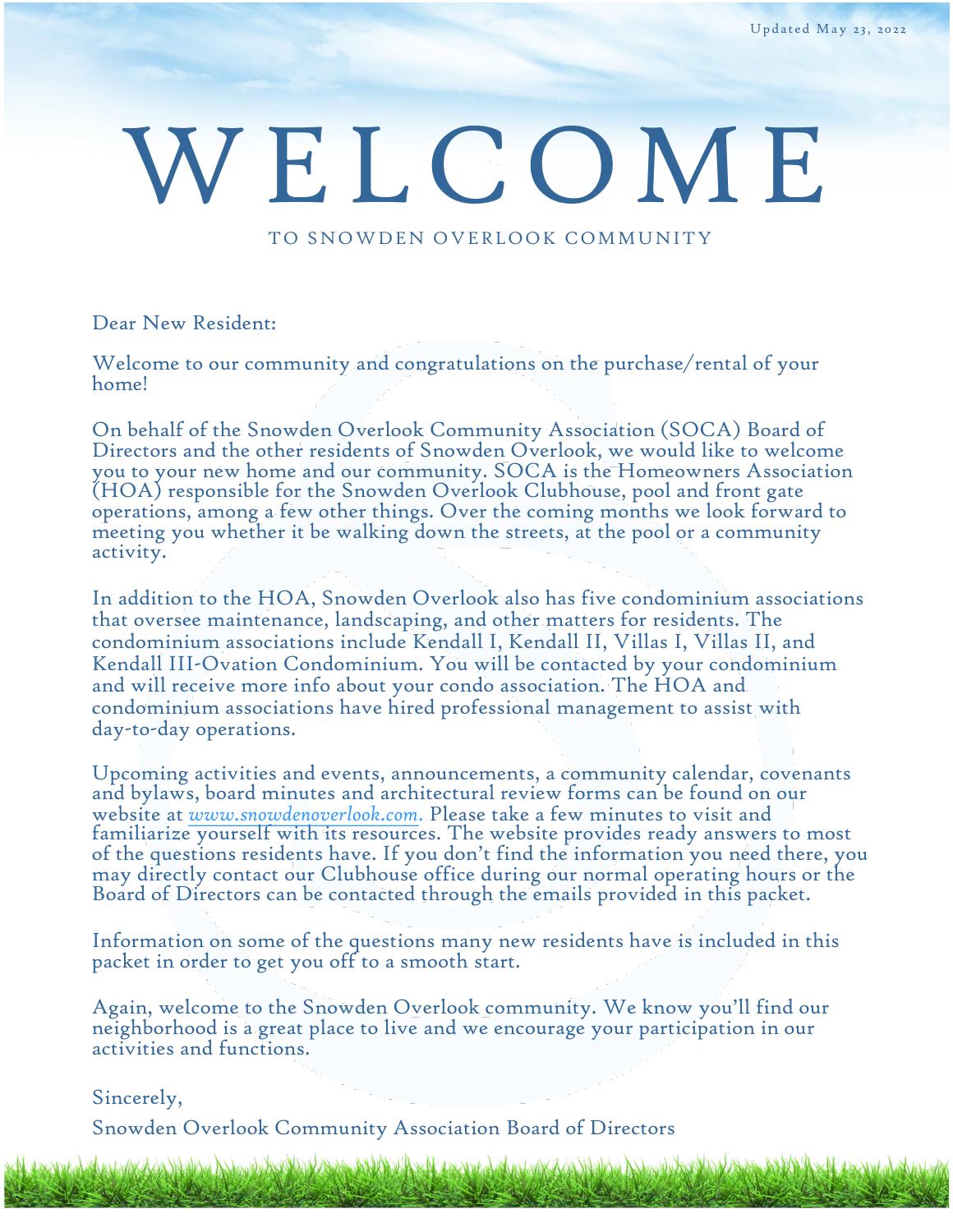# { CLUBHOUSE }

### • Clubhouse Hours

8:00am – 11:00pm, 7 Days

### • Office Hours and Contacts

Monday – Friday, 9:00am – 5:00pm Phone: 410.872.9311 Email: [officemanager@snowdenoverlook.com](mailto:officemanager@snowdenoverlook.com)

### **Office Staff**

Christy Wilson Office Manager Email: [officemanager@snowdenoverlo](mailto:office@snowdenoverlook.com)ok.com (Position Currently Vacant)

*Lifestyle Coordinator*  Email: [office@snowdenoverlook.com](mailto:officemanager@snowdenoverlook.com) 

### • Gym

Gym may be accessed through side entrance (near Dried Earth Blvd) from 4:30am - Midnight or from main entrance during normal Clubhouse hours.

### • Swipe Card Keys

Swipe card transponder keys are used in order for residents to enter the Clubhouse. They can be used in order to access any of the three entrances: 1) main entrance (front), 2) gym entrance (side near Dried Earth Blvd) and 3) pool entrance (side gate adjacent to parking area). Each household is issued one (1) card per resident, Please note that this card has blue print on the front side.

### • Parking

Clubhouse parking is available in front of the Clubhouse. For extra parking space, please use Dried Earth Blvd.

## { GUARDHOUSE & FRONT GATE }

- Hours: 8:00pm 5:00am, 7 days
- Contact: 410.312.0423
- During the above-listed hours, gates are closed and a night guard is on duty. Please use your front gate access key card/window strip or \*access code in order to enter the community during these hours.
- For frequent visitors, please add names to enclosed Frequent Visitor form enclosed and submit to office

\* Please call clubhouse for access code for dial pad.

King Rudenwell And Black

AXI LEXIVI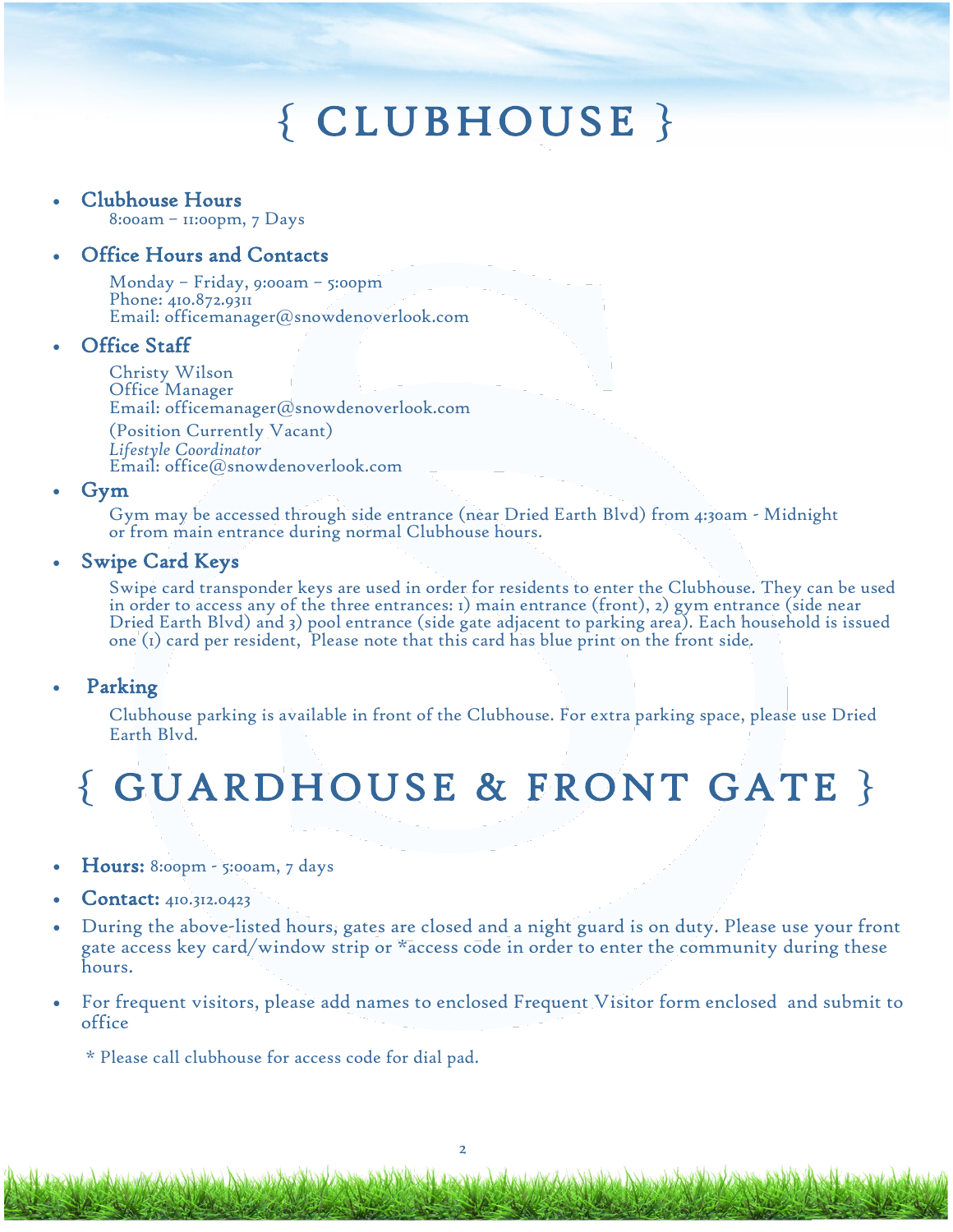# { PASSES/SWIPE CARDS }

Each household is issued the following:

- One (1) Clubhouse swipe card per resident
- One (1) Front Gate card OR one (1) Front Gate window strip per resident
- One (1) Resident pool pass per resident and three (3) Guest passes per household (See under "Pool" for more information)

If your Clubhouse swipe card or Front Gate device is lost or damaged you may purchase a new one. Please note the following: a) a charge will be incurred and b) non-working cards should be brought to Clubhouse OR all other passes of same type must be brought to office so the lost/damaged one can be identified and deactivated. Checks only accepted (made out to "SOCA").

### { WEBSITE }

Please visit us on the web at<http://www.snowdenoverlook.com> in order to access news, alerts, community newsletters, our monthly calendar and more.

### { WASTE/RECYCLE PICK-UP }

- Garbage and recycling pickups are provided by Cockey's Enterprises using a schedule that only applies to Snowden Overlook
- Schedule: Townhomes—Recycling: *Mondays*, Trash: *Wednesdays* Kendall III—Recycling: *Mondays*, Trash: *Mondays, Wednesdays & Fridays*
- Residents of townhomes should put out their trash and recyclables after 5pm the night before pickup
- Residents may put out a small amount of yard waste (such as dead flowers or plants) for pick up by Cockey's, however yard trim (tree trimmings, grass, and shrubs), furniture, appliances and abnormal volumes of household trash are the responsibility of residents and will not be picked up by Cockey's on their weekly pickups.
- Holiday schedules are announced on our website, our Facebook page and via email alerts.

### { EXTERIOR ALTERATION APPLICATIONS }

The approval process starts by submitting an application to your condominium board. The form may be obtained on our website, from your condo association or at the Clubhouse office.

3

**Ax A Lexhilor** 

Alang Andrawal Barto Barto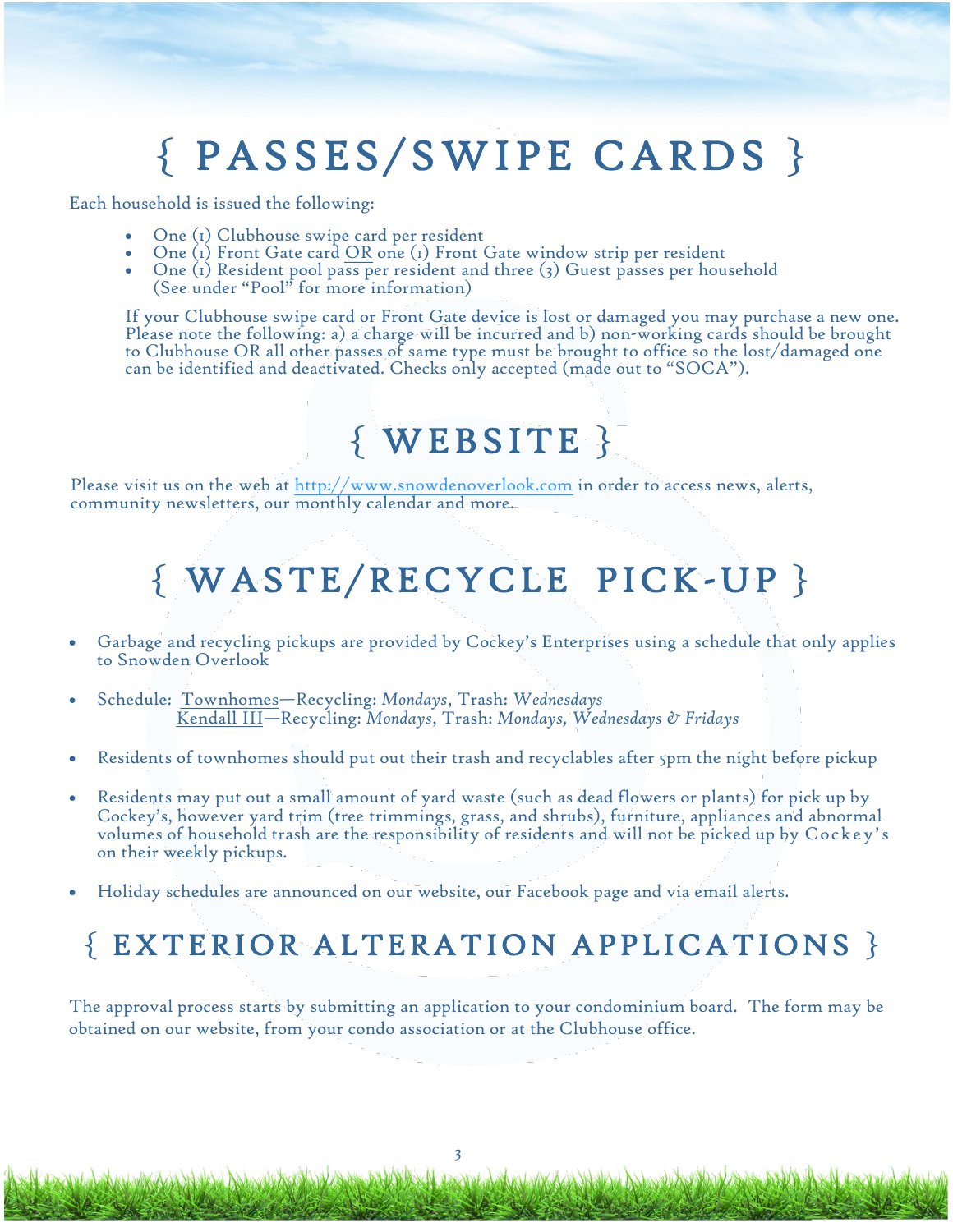# { POOL }

### • Hours of Operation

### PRE-SEASON: Sat, May 7 - Fri - May 27

NO Lifeguard (Residents Only): Mon - Fri: 9am- 8pm; Saturday & Sunday: 9am - Noon Lifeguard (Guests Welcomed): Saturday & Sunday: Noon - 8pm

#### REGULAR SEASON: Sat, May 28 - Mon, September 5

NO Lifeguard (Residents Only): 9am - Noon, Everyday Lifeguard (Guests Welcomed): Noon - 8pm thru Aug. 15; Noon - 7pm Aug. 16 thru Sep.5

#### POST-SEASON: Tues, Sep. 6 - Sun, Sep. 25

NO Lifeguard (Residents Only): Mon- Fri 9am- 7pm: Saturday & Sunday 9am – Noon Lifeguard (Guests Welcomed): Saturday & Sunday Noon - 8pm

• Pool Passes

### Pool passes are issued at the office during your initial visit. Please see below:

### *Resident Pass ( Red)*

Each resident receives one (1) red Resident Pool Pass

Maga Adden village Balland

### *Guest Passes (Yellow or Blue)*

Each household receives three (3) permanent Guest Passes for admittance to the pool area.

### *One-Day Visitor Passes (Paper)*

Residents can purchase up to 5 white daily visitor passes if they are bringing more than 3 guests. Passes are 3 for \$10.00 or 5 for \$25). Residents may use up to five (5) visitor passes per day. Unused passes do not expire. Passes can be purchased in the Clubhouse Office on weekdays during regular office hours-- checks only, no cash. Please make your check payable to SOCA.

- Residents and guests must sign-in at all times (no exceptions)
- Guests may utilize the pool without accompaniment of resident(s) provided that at least one of the guests of the unit present is an adult at least 19 years of age.

**NEW WARRANT** 

Azia Malakai Adama kata Mada Azia da Mala ya Kazaniza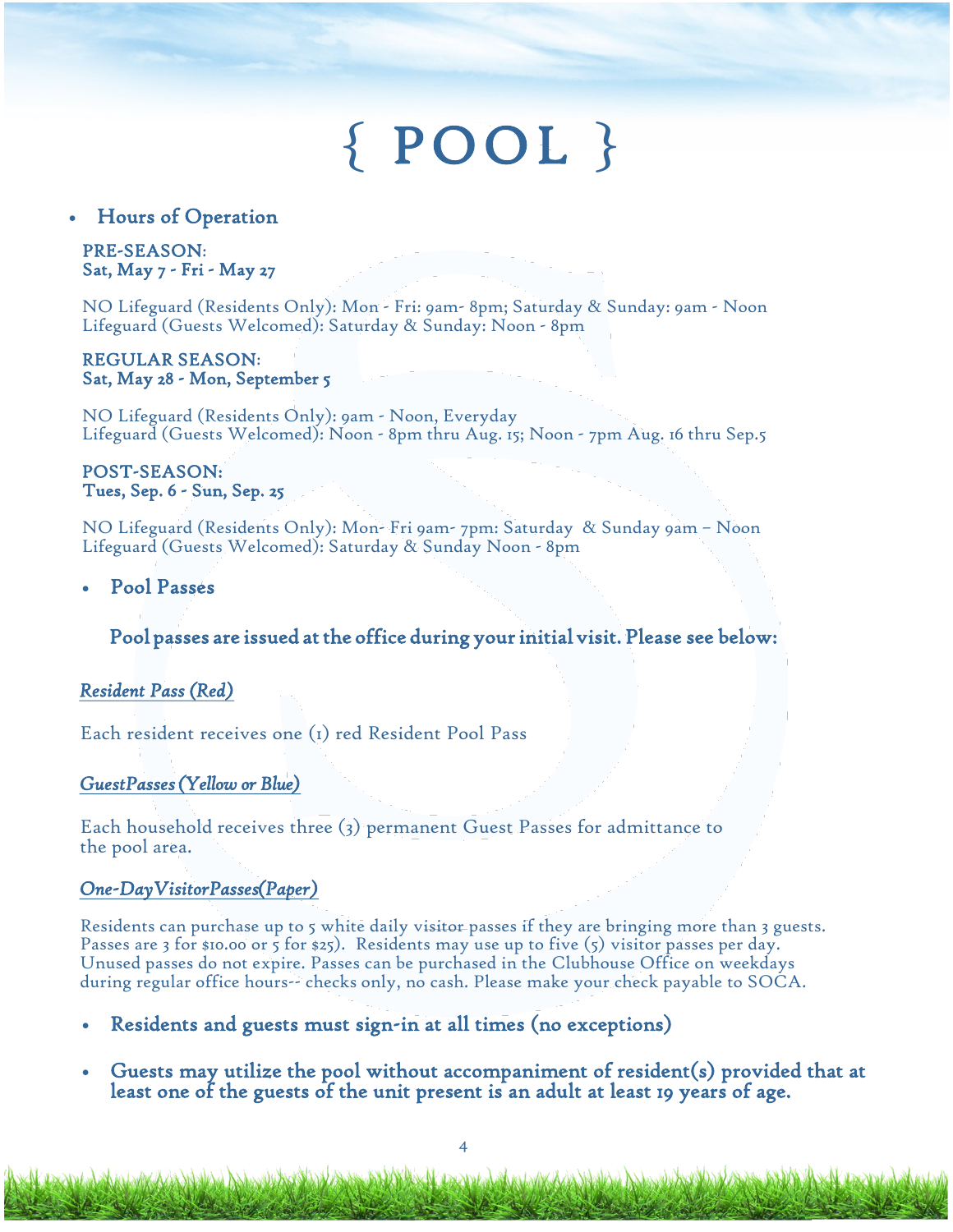# { SOCIAL ACTIVITIES }

Snowden Overlook sponsors a variety of fun and exciting events at the Clubhouse for its residents. Some of these events involve a fee and others are free of charge (please refer to our monthly calendar or flyers in Clubhouse for this information). Please take a moment to familiarize yourself with our events policies.

- In any Snowden Overlook unit where there is only one  $(i)$  unit owner/resident, that owner is entitled to have one ADULT guest at any SOCA function and pay the same fee as a resident for that guest. This policy is not meant to encourage other SOCA residents (with 2 owners/residents in unit) to use this entitlement to bring their guests.
- A resident of a unit with 2 or more residents may not bring a guest when another resident of that unit is unable to attend a SOCA event.
- Owners of a Snowden Overlook unit who do not live in their unit but pay SOCA assessments may attend SOCA sponsored events.
- An ex-owner/owners who have sold their unit are not entitled to attend Snowden Overlook events except as a guest of a single unit owner.
- The SOCA Board may permit a special guest/guests to attend SOCA events.
- Guests under the age of 19 may not attend SOCA events unless the event is specified as such.
- SOCA residents may not pay with cash at the door for a scheduled event.
- Only Snowden Overlook residents may attend and pay for activities that require a fee such as water aerobics, yoga, exercise classes, etc.
- The Social Director of SOCA or the SOCA Board at their discretion may open an event to guests. The guest fee will be the resident fee plus the expected SOCA subsidy for that event.
- Residents who have received a notice of non-payment for SOCA assessments and have had their swipe cards deactivated may not attend SOCA events.
- The Social Director and the SOCA Board have final authority for Clubhouse events and activities. No Social Committee member may override the Social Director but a SOCA board member may for safety or financial reasons, etc. override a decision.
- Payment for all SOCA events that require payment should be in form of a check.
- NO CASH WILL BE ACCEPTED. Checks should be made out to "SOCA".
- Payment is due at time of signing up for an event.

<u>a dolalkan Addonstruation (daga za</u>

ANDA Local de Maria And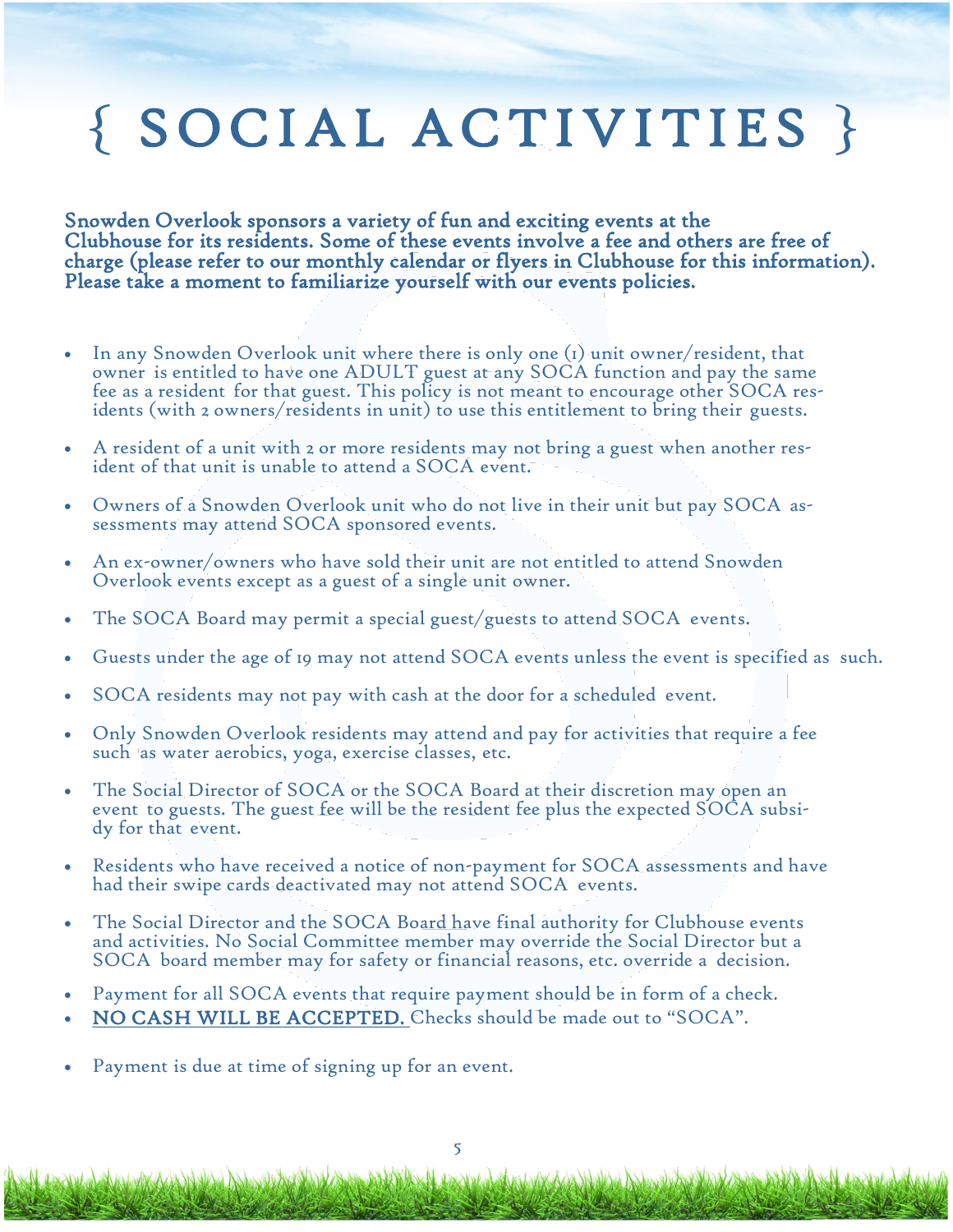# { PROPERTY MANAGEMENT }

### KENDALL I, VILLAS I, VILLAS I I

### WPM Real Estate Group, LLC.

### Patricia Lall

*Community Association Manager*  11433 Cronridge Drive Owings Mills, MD 21117-2294 Direct Line: 443-796-7394 E-mail: plall@wpmllc.com

### Destini Henry

*Assistant to Patricia Lall*  Direct Line: 443-796-7383 E-mail: dhenry@wpmllc.com

Reception: 443-796-7400 After Hours Emergencies: 443-796-7192 General Maintenance: 443-796-7401 Fax: 443-213-1614 Website: www.wpmllc.com

### KENDALL II, KENDALL III-OVATION CONDOMINIUM

### Metropolitan Management Group, LLC.

Natalie Collier *CEO*  P.O. Box 1029 Glen Burnie, MD 21060 Phone: 410-508-3819 Fax: 866-736-1926 Email: ncollier@metropolitanmgmt.com Website: www.metropolitantmgmt.com

# { PARKING }

KANA A ABASHA A MARA A LANE

Parking policies vary from one condo association to another. Please contact your condo asso-ciation Board Members if you have any questions or concerns.

6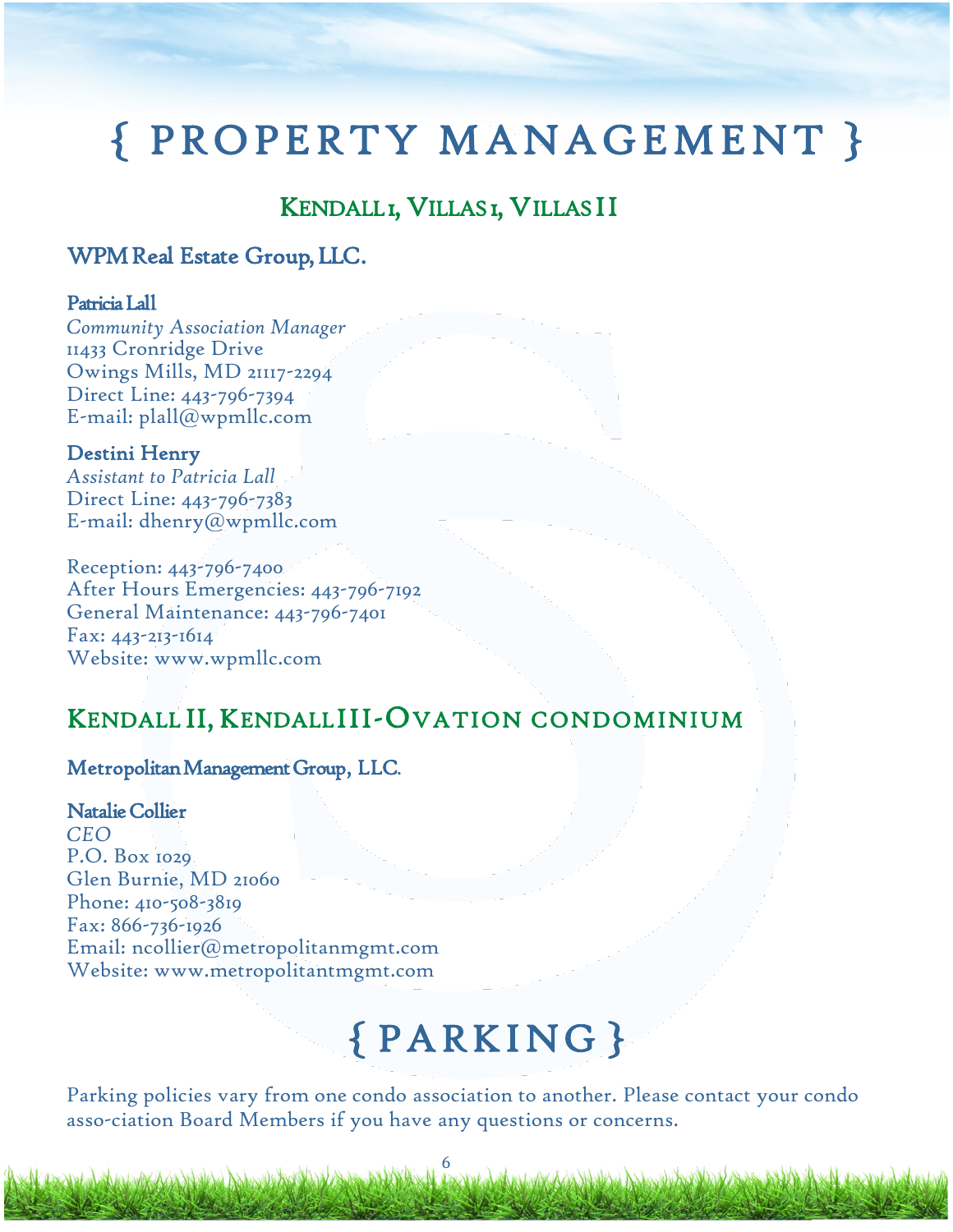# { SOCA BOARD OF DIRECTORS }

President *Lou True*  ltrue@aol.com

Vice-President *Stephen Reading* shr45@comcast.net

Secretary *Pat Harrington*  pharrington61@verizon.net

Member *Harlan Rossman* hsrossman@verizon.net

Member *Mark Bloom*  mbloom0720@aol.com

Treasurer (Appointed by Board) *Bob Vogel*  robertevogel42@gmail.com

# { CONDO ASSOCIATION BOARDS }

### KENDALL I

President *Marion Thompson*  mariongt219@gmail.com

Vice-President *Joseph Socha* joe.socha@me.com

Treasurer *Karen Keane*  kpkeane3@verizon.net

Secretary *Pat Harrington*  pharrington61@verizon.net

Member *Michael Hassett* mkhassett54@gmail.com

Alang Adden alexandri Angel

### KENDALL II

### President *Rich Turner* raturner629@yahoo.com

Vice-President *John Bezold* johnbezold@verizon.net

Treasurer *Frank Ritterman* frittermann@gmail.com

Secretary *Steve Reading* shr45@comcast.net

Member *Gordon Fuller* gfuller613@gmail.com

### KENDALL III

### President *Carole Liberman*

cliber@verizon.net

Vice-President *Harlan Rossman* hrossman@verizon.net

Treasurer *Geraldine Garrett*  ggar458258@aol.com

**Secretary** *John Hetherington* johnandkate@comcast.net

Member *John Harris* harris.john**0**6@comcast.net

Mari Andrew British Maria Straw Maria Arabi Lazania

7